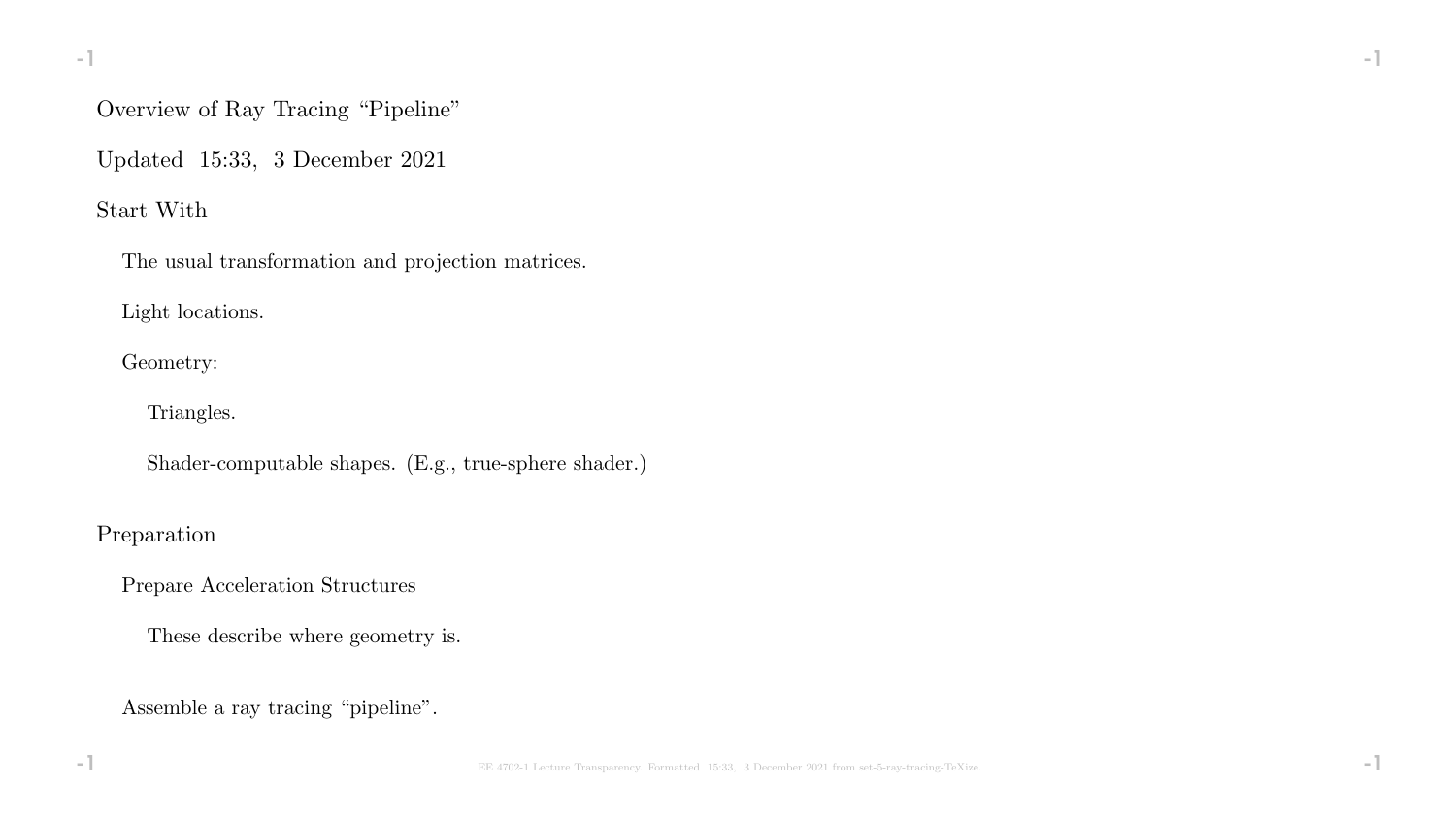# Start

Host records:

CommandBuffer::traceRaysNV( shader\_table, ... width, height .. );

Invokes the pipeline's Ray-Generation Shader width \* height times.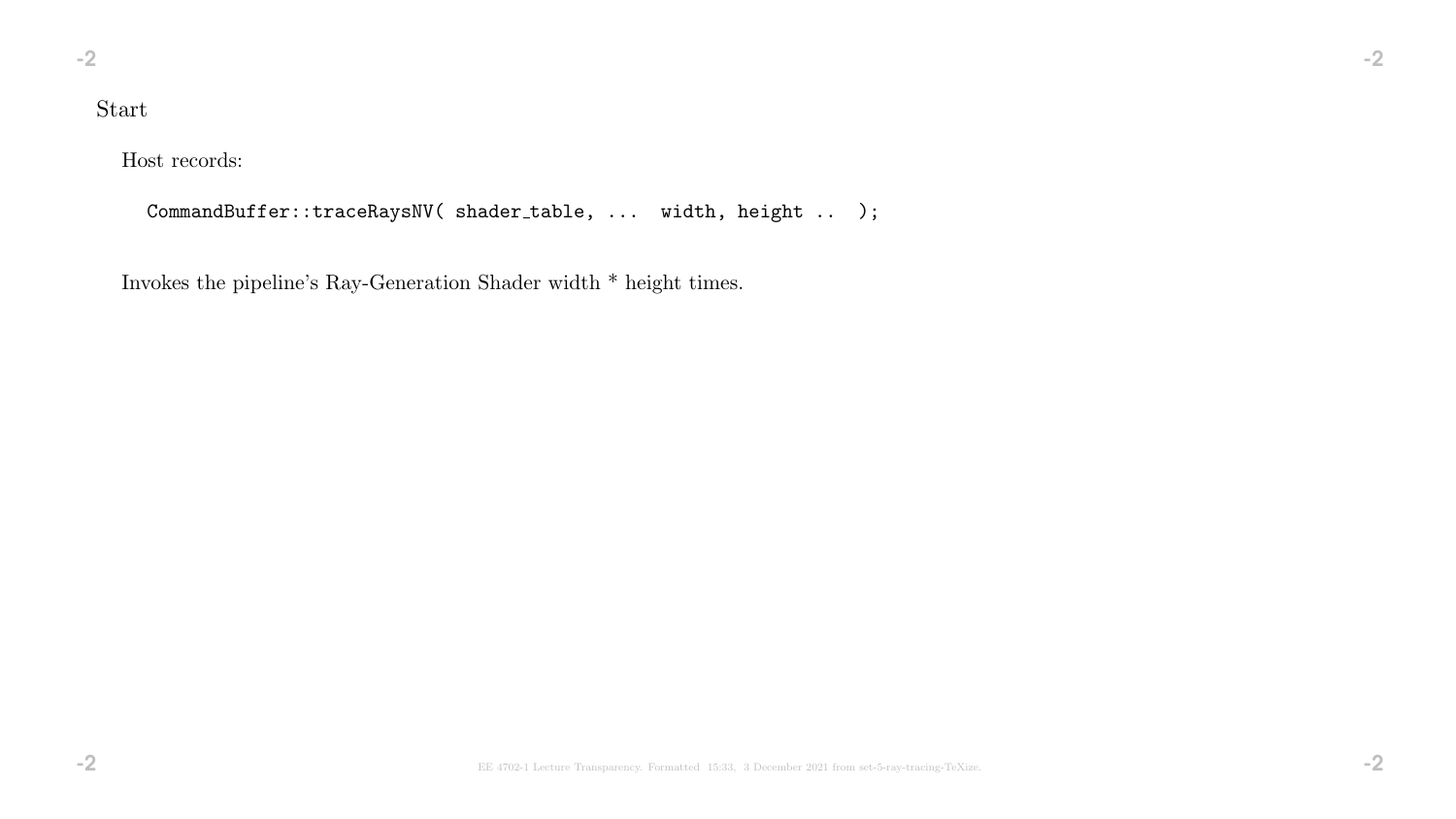# A Ray

Like mathematical rays, has an origin (starting point) and a direction.

But NV Ray Tracing Rays also have:

A starting and ending point: t min, t max.

For a mathematical ray  $\tan x = 0$ , and  $\tan x = \infty$ .

But we are free to set  $t_{min} = 0.1$ ,  $t_{max} = 0.9$ .

A payload. (A variable holding data shared by shaders.)

E.g., a color determined by what the ray intersected.

Flags. Specifies which shaders to use, etc.

E.g., gl RayFlagsOpaqueNV. Don't bother with transparent geometry.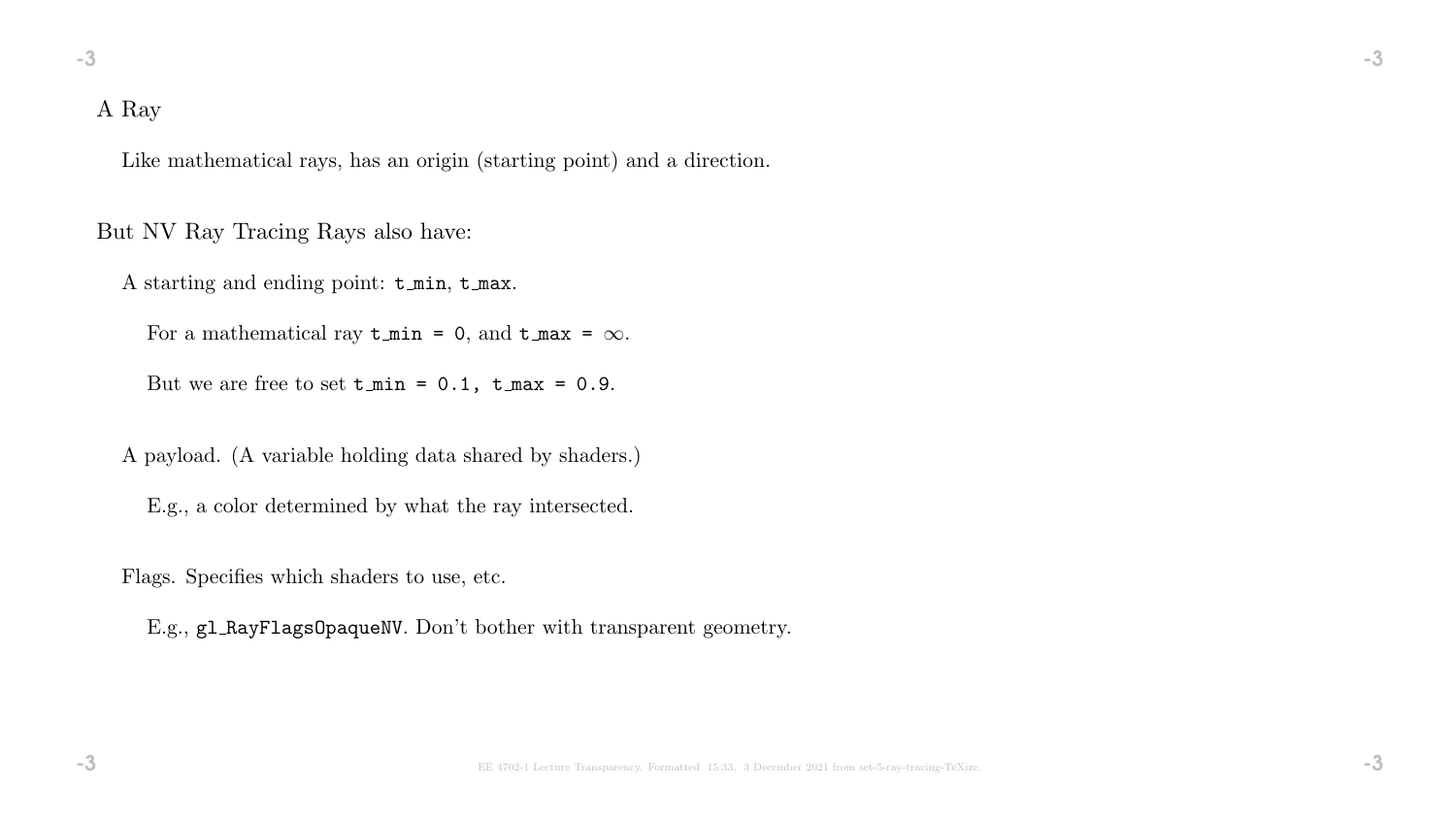## Cull Mask

An indicator of which geometry to consider.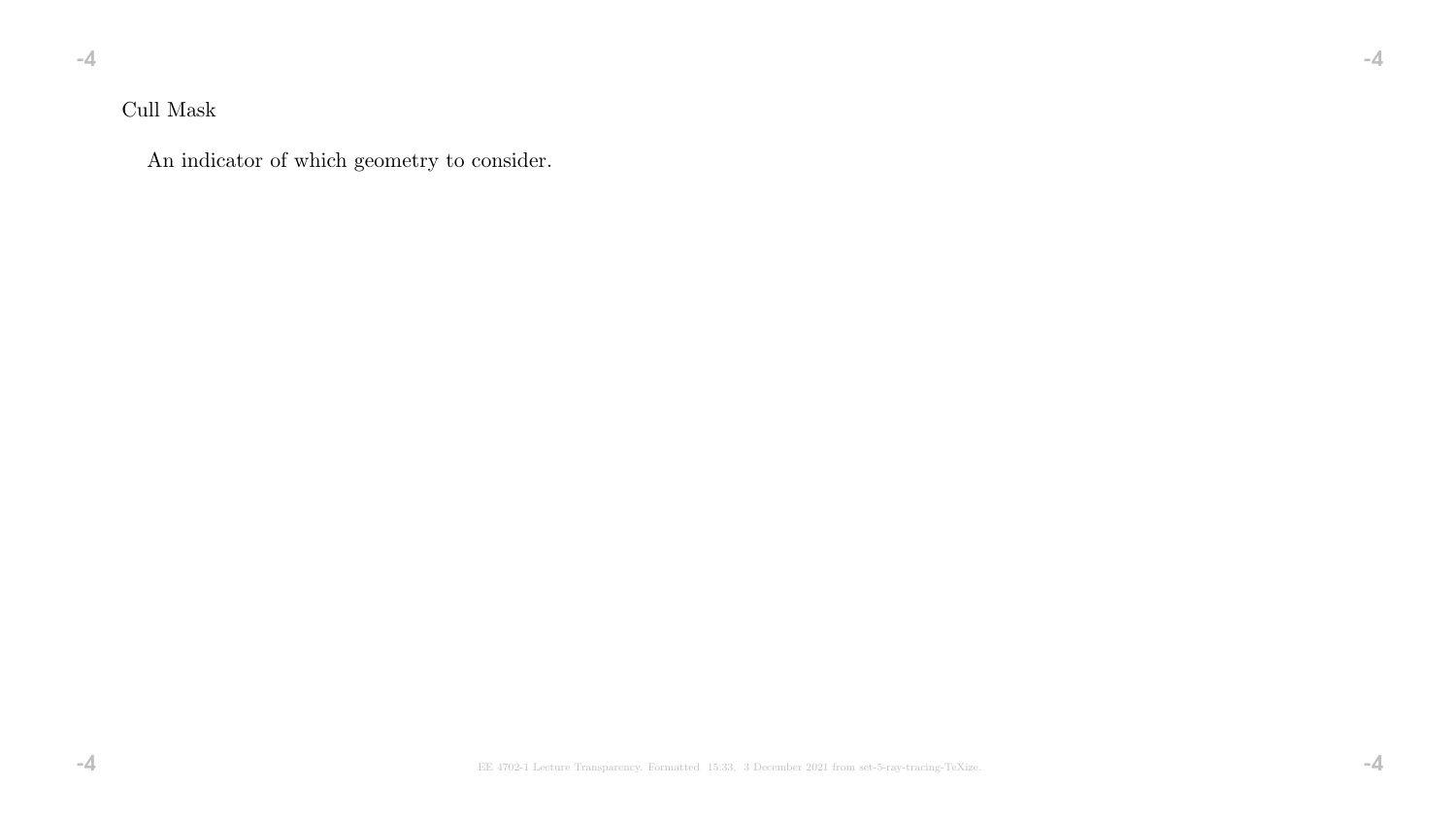### Shader Stages – Quick Overview

Ray Generation

The starting point.

Casts rays at pixels.

Intersection

Called during ray traversal.

Determines if ray intersects geometry.

Closest Hit

Called on closest geometry intersected by a ray.

Any Hit

Called on any geometry intersected by a ray.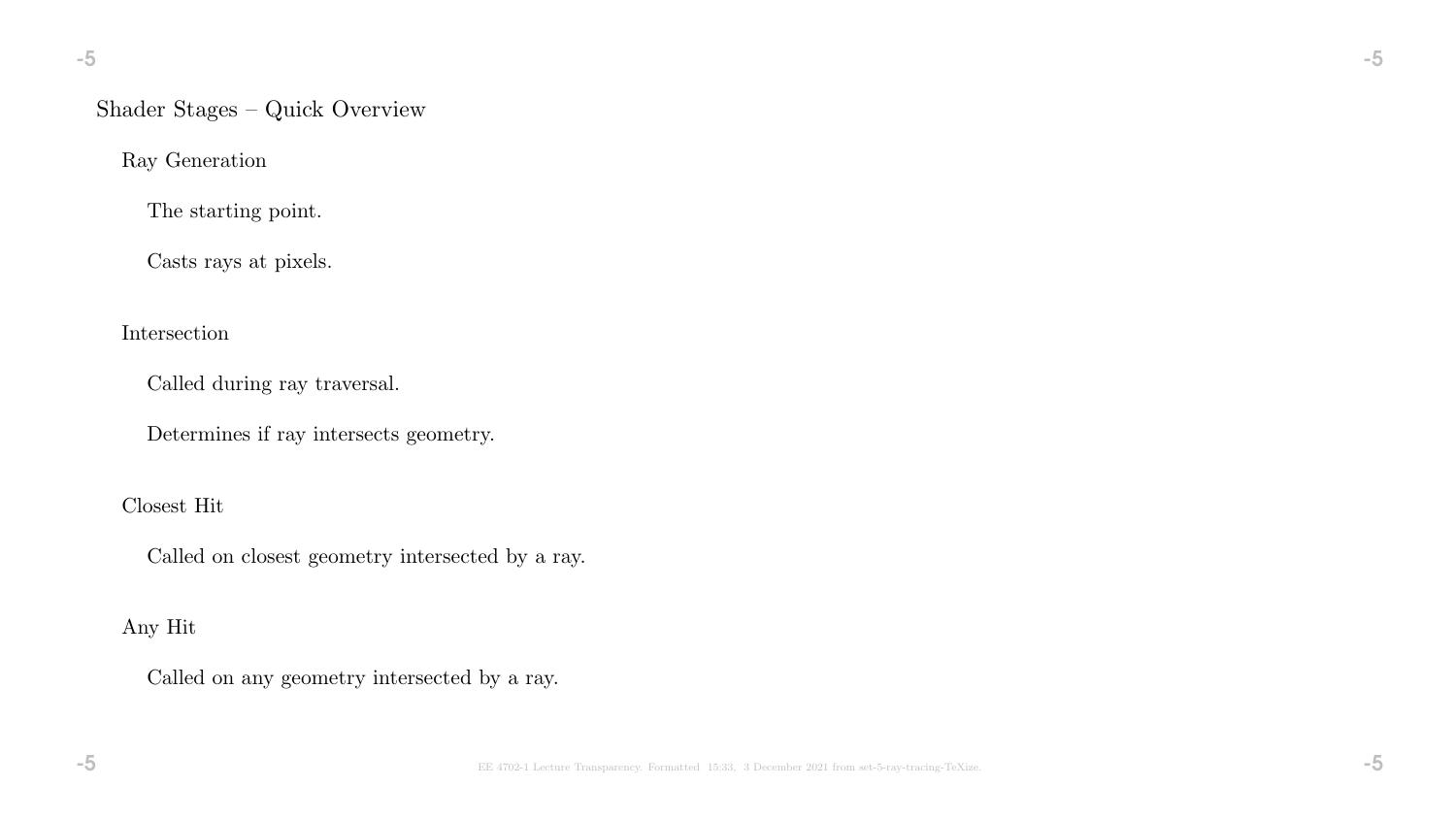### Miss

Called when a ray does not intersect anything.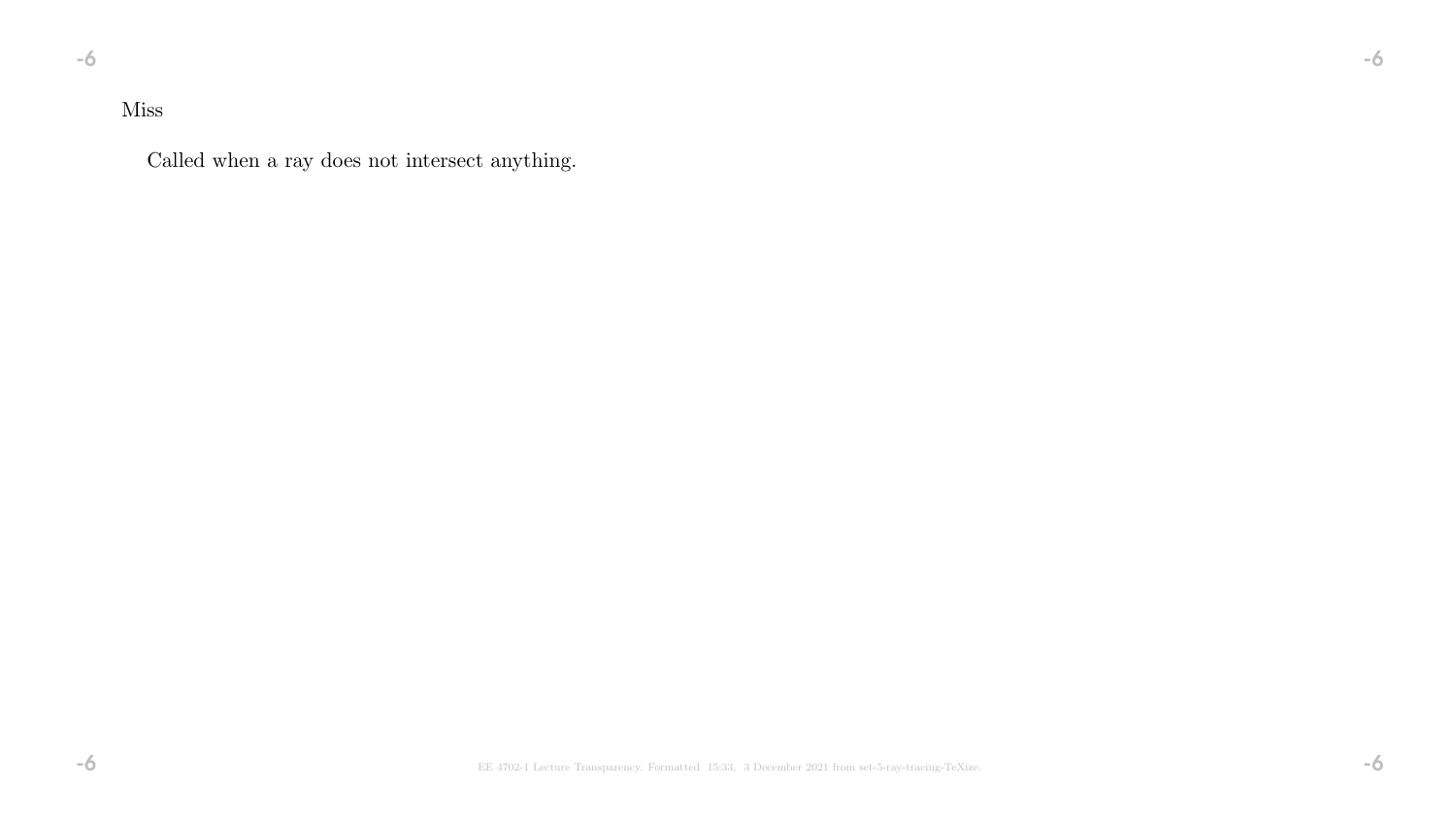#### -7 -7

## Shader Data Access

Can access Uniform and Storage Buffers.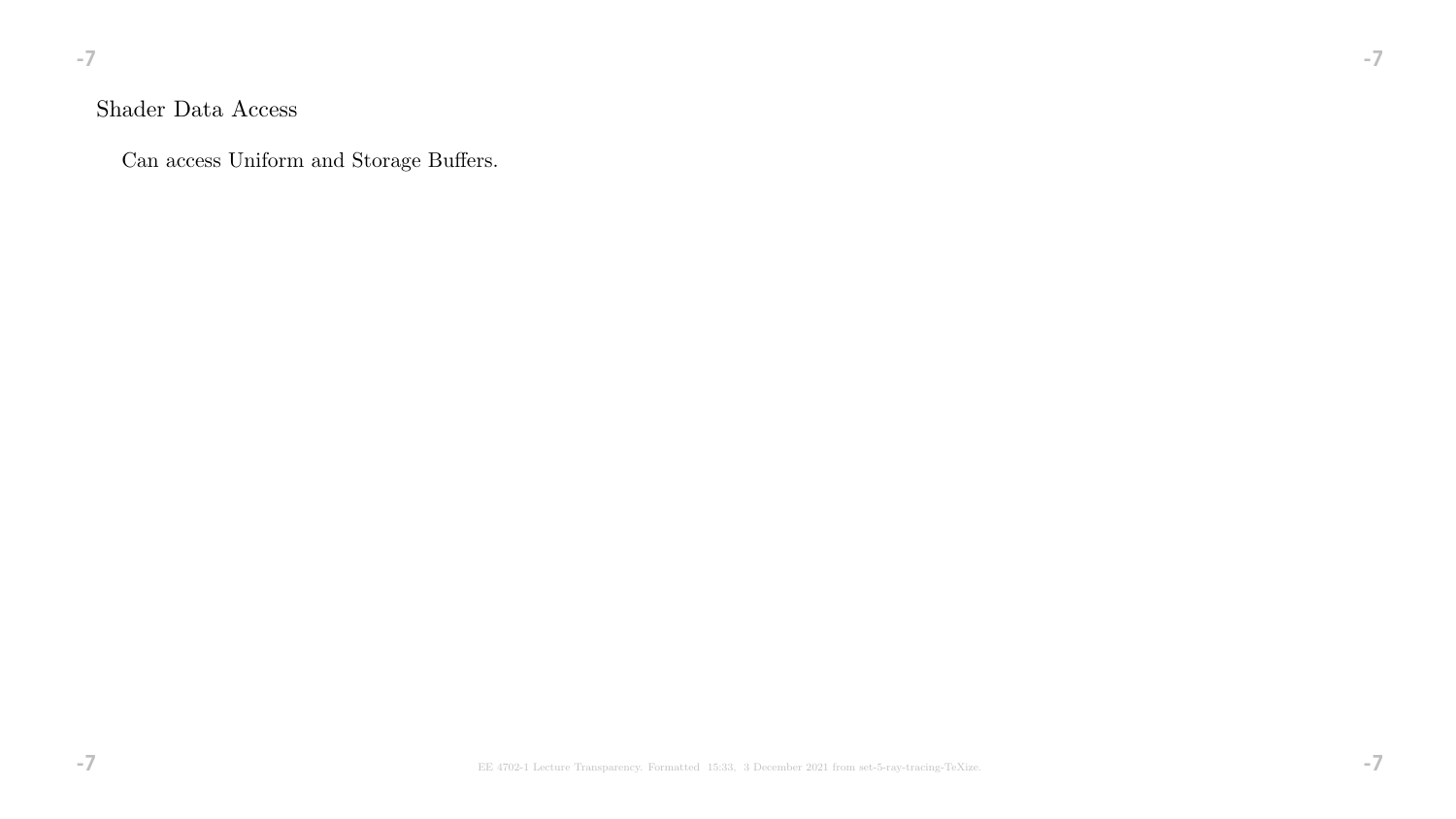### Ray Casting

Done by shaders. (Not host code.)

Cast by traceNV( .., ray\_origin, ..., ray\_direction, .. )

Can be called by:

Ray Generation Shaders

Sets ray origin to the eye location.

Aims ray direction at a pixel.

Closest Hit Shaders, Any Hit Shaders

Sets ray origin to hit location (position on geometry).

Might aim ray direction at a light.

Might set ray direction to reflected direction of incoming ray.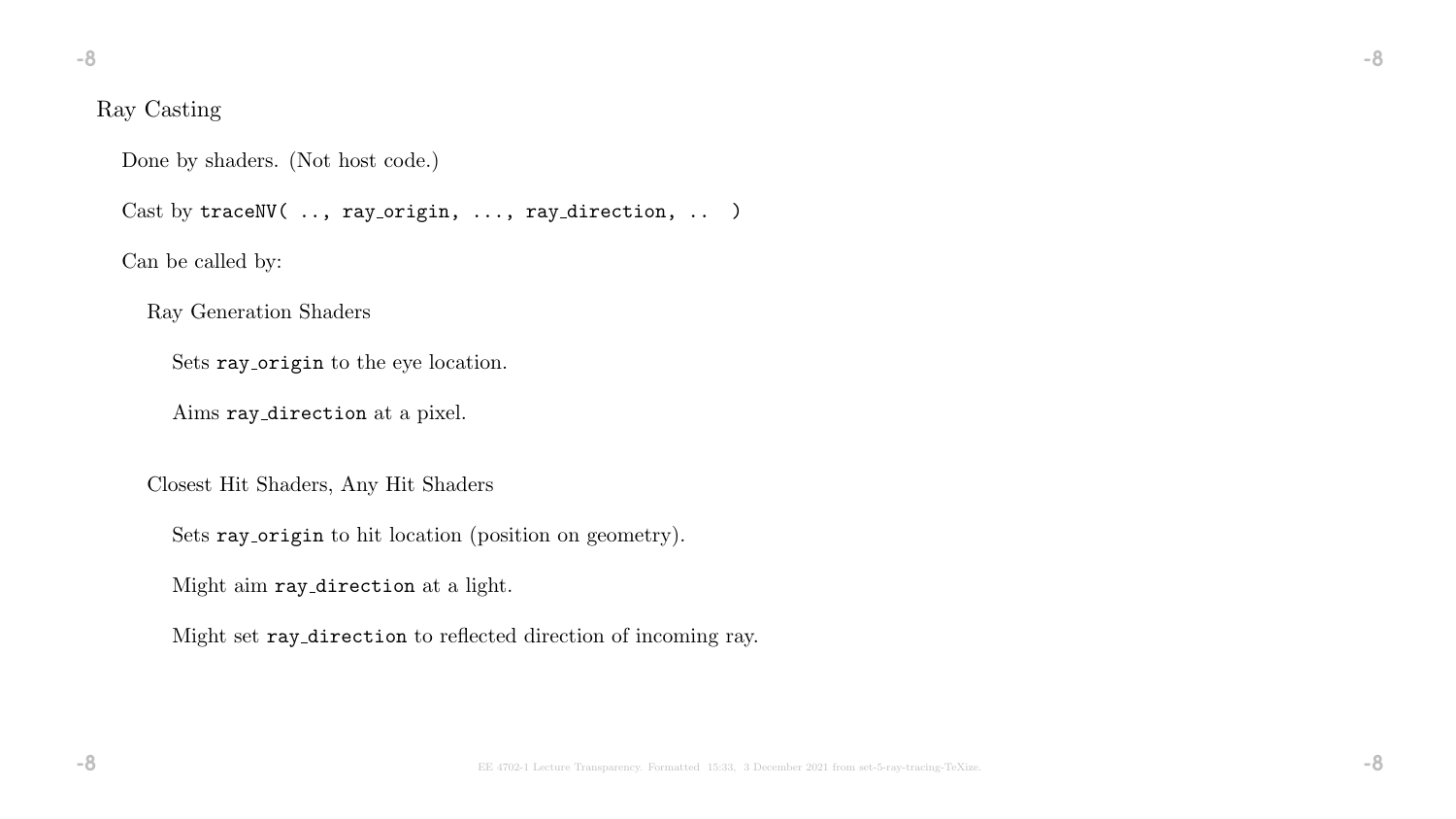### Calling traceNV starts Ray Traversal.

As a result of ray traversal shaders may be invoked.  $\ldots$ 

. . . and those shaders may update the payload.

When traceNV returns the payload will have been updated by the invoked

shaders.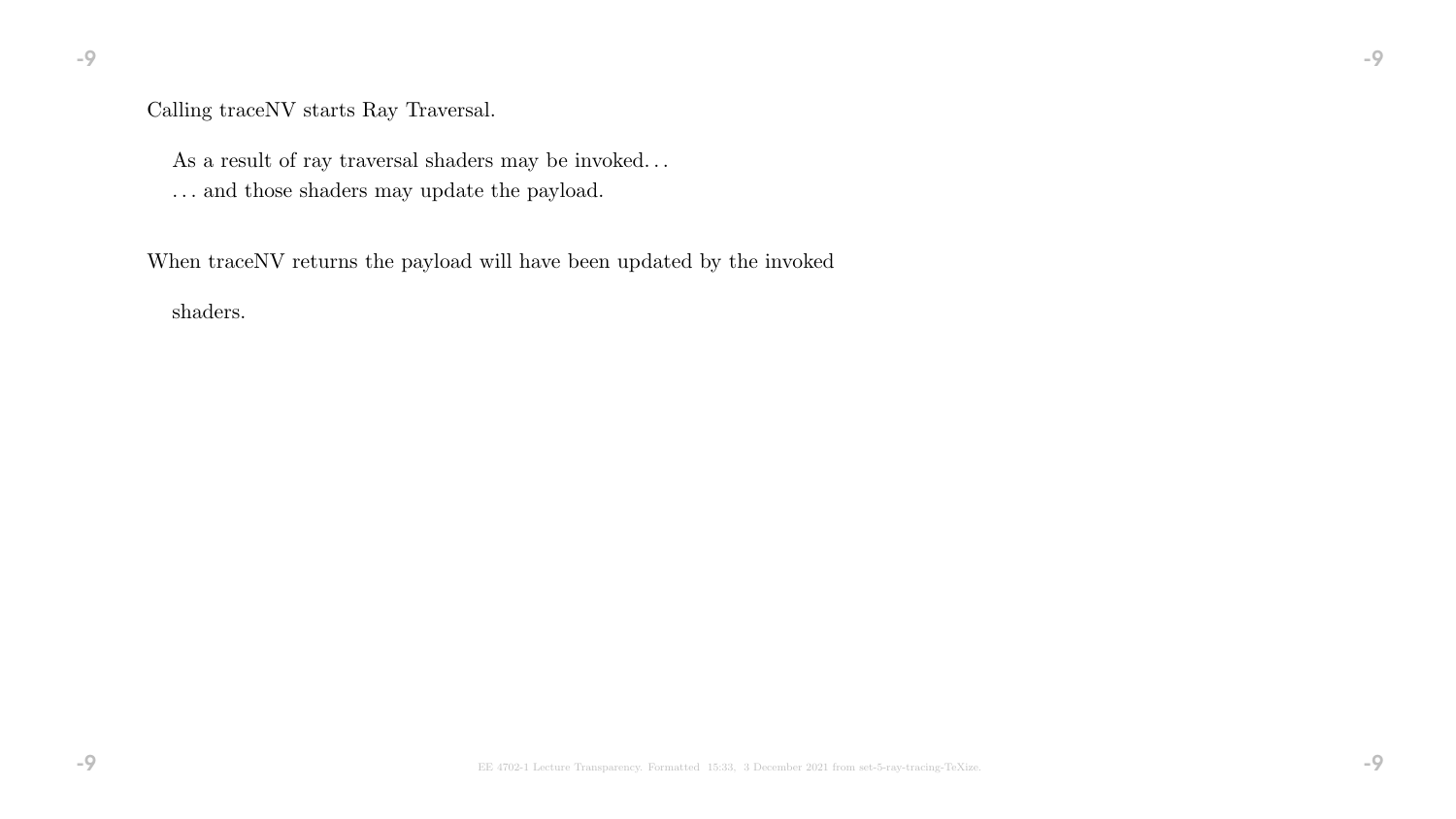#### Ray Traversal

Calling traceNV starts Ray Traversal

Ray traversal is performed by the fixed functionality.

Ray traversal consists of finding geometry intersected by the ray.

Ray traversal uses acceleration structures to guide the search.

Intersection shaders are invoked during traversal.

Typically:

The geometry-specific closest-hit shader is called for the geometry

closest to the ray origin.

Or the miss shader is called if no geometry is intersected.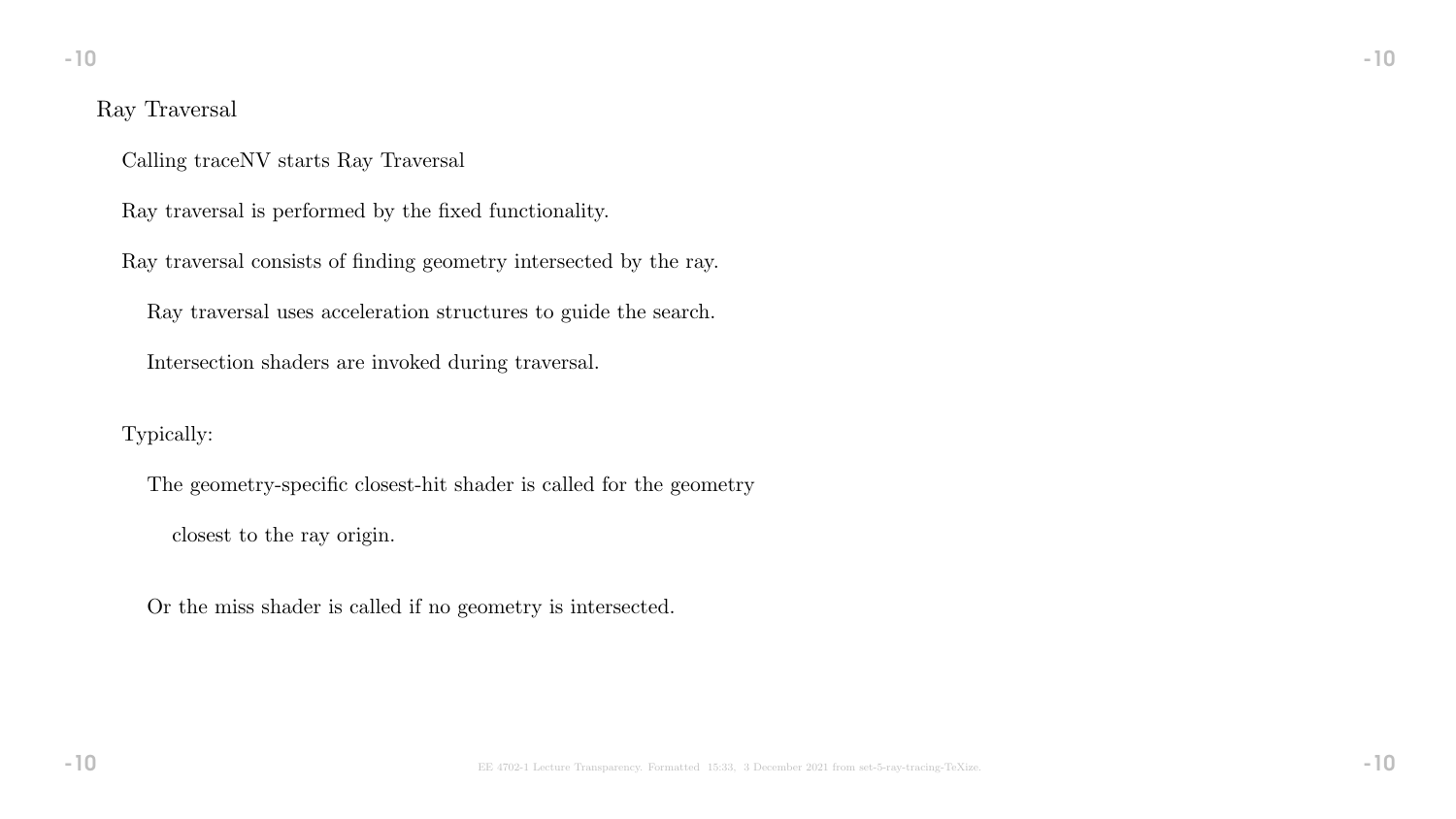### Variations

Cull and ray flags can be used to limit geometry.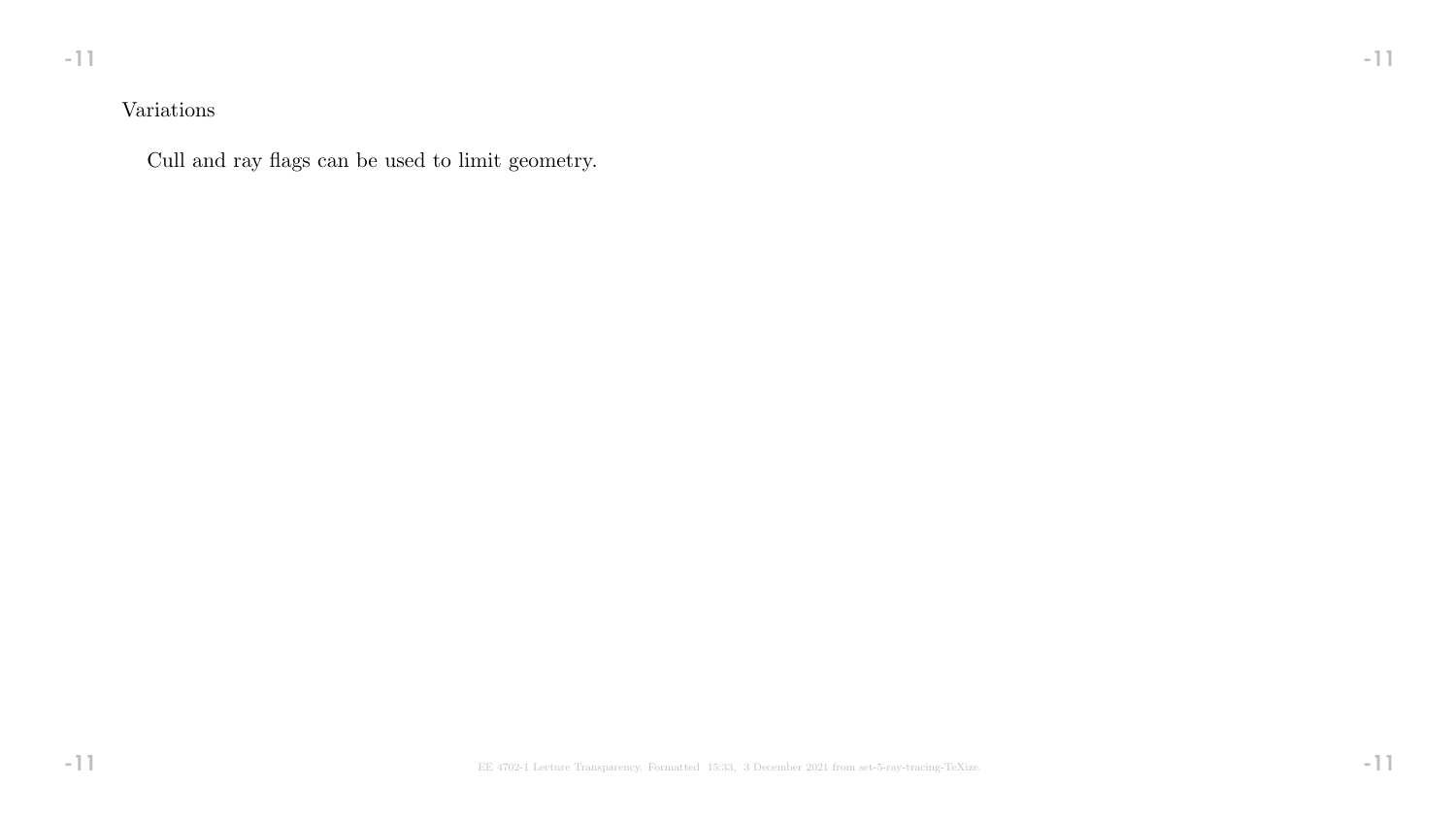### Ray Payload

Data carried by a ray, such as a color.

Sample declarations:

```
layout ( location = 0 ) rayPayloadNV vec3 rp_color;
layout ( location = 0 ) rayPayloadInNV vec3 rp_color;
```
# Qualifiers

rayPayloadNV: Used by shader that casts the ray.

rayPayloadInNV: Used by shader invoked due to the ray.

Just one payload variable per ray.

Locations

The location is used in the traceNV call.